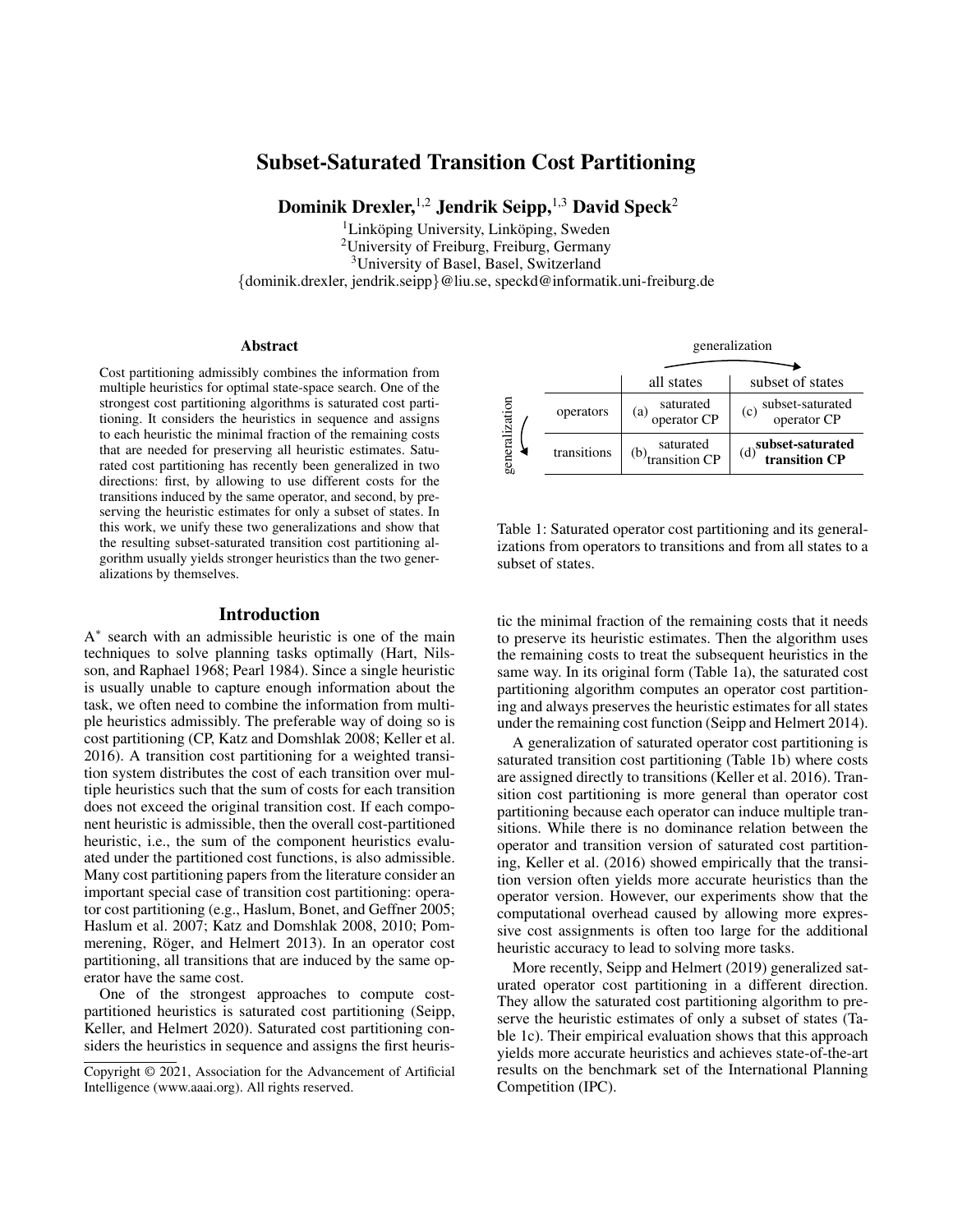To unify these two generalizations, we introduce subsetsaturated transition cost partitioning (Table 1d). It assigns costs to individual transitions and preserves the heuristic estimates of only a subset of states. We show that subsetsaturated transition cost partitioning preserves admissibility and that it usually yields stronger heuristics than the two generalizations alone.

### Background

In this section, we define the concepts that form the foundation of subset-saturated transition cost partitioning. We consider SAS<sup>+</sup> *planning tasks* (Bäckström and Nebel 1995) with operator costs. A planning task consists of a set of finite-domain variables, a finite set of operators, an initial state, a goal condition and an operator cost function. The details of planning tasks are unimportant for our contributions, but the important part is that a planning task induces a transition system.

### Transition Systems

A *transition system* describes the dynamics of a state-based system and is also called a state space. For all our definitions we follow the notation used by Seipp and Helmert (2019).

Definition 1 (Transition System). *A transition system* T *is a directed, labeled graph defined by a finite set of states*  $S(\mathcal{T})$ *, a finite set of labels*  $L(\mathcal{T})$ *, a finite set*  $T(\mathcal{T})$  *of labeled transitions*  $\langle s, l, s' \rangle$  *with*  $s, s' \in S(\mathcal{T})$  *and*  $l \in L(\mathcal{T})$ *, an initial state*  $s_I(\mathcal{T}) \in S(\mathcal{T})$ *, and a set of goal states*  $S_{\star}(\mathcal{T}) \subseteq S(\mathcal{T}).$ 

A *path* from  $s_0 \in S(\mathcal{T})$  to  $s_n \in S(\mathcal{T})$  is a sequence  $\pi =$  $\langle s_0, l_1, s_1, \ldots, s_{n-1}, l_n, s_n \rangle$  where  $\langle s_{i-1}, l_i, s_i \rangle \in T(\mathcal{T})$  for all  $i = 1, \ldots, n$ . It is called a *goal path* if it ends in a goal state  $s_{\star} \in S_{\star}(\mathcal{T})$ . The objective of state-space search is to find a goal path from the initial state  $s_I(\mathcal{T})$ .

Definition 2 (Transition Cost Function). *Let* T *be a transition system with transitions*  $T(\mathcal{T})$ *. A transition cost function for*  $\mathcal T$  *is a function*  $tcf : T(\mathcal T) \to \mathbb R \cup \{-\infty, \infty\}$ *. A transition cost function is finite if*  $-\infty < \text{tcf}(t) < \infty$  *for all transitions*  $t \in T(T)$ *. It is nonnegative if*  $0 \leq tcf(t)$  *for all transitions*  $t \in T(T)$ *. We write*  $C(T)$  *for the set of all transition cost functions for*  $\mathcal T$  *and*  $\mathcal C_{\geq 0}(\mathcal T)$  *for the set of all nonnegative transition cost functions for* T *.*

We speak of a general transition cost function if the transition cost function is not required to be nonnegative or finite. A special case of a transition cost function is an operator cost function where each transition with the same label is assigned the same cost value. Therefore, an operator cost function is a mapping from (operator) labels to costs. When we combine a transition system  $T$  with a transition cost function  $tcf \in \mathcal{C}(\mathcal{T})$ , we obtain a *weighted transition system*  $\langle \mathcal{T}, tcf \rangle$ .

We use *left-addition* and *path-addition* (Seipp and Helmert 2019) to handle arithmetic expressions that contain cost values of  $+\infty$  and  $-\infty$ . The symbols  $+$  (infix) and  $\sum$  (prefix) denote the *left-addition* operation. Left-addition over finite values is the usual addition. Expressions that contain infinities are defined as  $\infty + x = \infty, -\infty + x = -\infty$  for all x, including x being  $\infty$  or  $-\infty$ ,  $x + \infty = \infty$  for all  $x \neq -\infty$ , and  $x + (-\infty) = -\infty$  for all  $x \neq \infty$ . This operation is associative but not commutative. Intuitively, a left-addition that contains mixed infinities evaluates to the leftmost infinity. In cost partitioning, we use left-addition for summing up multiple heuristic values and transition costs.

The symbols  $\oplus$  (infix) and  $\oplus$  (prefix) denote the *pathaddition* operation. Path-addition over finite values is the usual addition. Expressions that contain infinities are defined as  $x \oplus y = \infty$  if  $x = \infty$  or  $y = \infty$  and  $x \oplus (-\infty) = -\infty$ for all  $x \neq \infty$ . This operation is associative and commutative. Intuitively, a path-addition evaluates to  $+\infty$  if it contains at least one  $+\infty$ . We use path-addition to define the cost of a path in a transition system. The cost of a path  $\pi = \langle s_0, l_1, s_1, \ldots, s_{n-1}, l_n, s_n \rangle$  with  $t_i = \langle s_{i-1}, l_i, s_i \rangle \in$  $T(\mathcal{T})$  for all  $i = 1, \ldots, n$  in a weighted transition system  $\langle \mathcal{T}, tcf \rangle$  is defined as  $cost(tcf, \pi) = \bigoplus_{i=1}^n tcf(t_i)$ . Intuitively, a path of cost  $-\infty$  is infinitely cheap, and a path of  $cost \infty$  is non-existent.

The *goal distance*  $h^*_{\mathcal{T}}(\text{tcf}, s)$  of a state  $s \in S(\mathcal{T})$  in  $\mathcal{T}$  under cost function tcf is defined as  $\inf_{\pi \in \Pi_{\star}(\mathcal{T},s)} cost(tcf, \pi)$ where  $\Pi_{\star}(\mathcal{T}, s)$  is the set of goal paths from s. Notice that a goal distance  $h^*_{\mathcal{T}}(\text{tcf}, s) = -\infty$  can result from infinitely cheap labels but also from finite negative-cost cycles. A goal path  $\pi$  from s is optimal under the given transition cost function tcf if  $cost(tcf, \pi) = h^*_{\mathcal{T}}(te\bar{f}, s)$ . In optimal classical planning, we are interested in finding an optimal goal path from the initial state or proving that no such goal path exists.

#### Heuristic Search

A *heuristic* is a function that estimates the goal distance of a state under a given cost function (Pearl 1984).

**Definition 3** (Heuristic). Let  $\langle T, tcf \rangle$  be a weighted transi*tion system. A heuristic*  $h(tcf, s) \rightarrow \mathbb{R} \cup \{-\infty, \infty\}$  *for*  $\mathcal{T}$ *maps each state*  $s \in S(\mathcal{T})$  *to a goal distance estimate under the transition cost function* tcf *. The heuristic* h *is admissible if*  $h(tcf, s) \leq h^*_{\mathcal{T}}(tcf, s)$  *for all states*  $s \in S(\mathcal{T})$ *.* 

The  $A^*$  search algorithm with an admissible heuristic is guaranteed to find optimal goal paths (Hart, Nilsson, and Raphael 1968).

### Abstractions

*Abstractions* are relaxations of the behavior of a state-based system where multiple states collapse into a single abstract state (Helmert, Haslum, and Hoffmann 2007).

**Definition 4** (Abstraction). Let  $T$ ,  $T'$  be two transition sys*tems with the same label sets*  $L(\mathcal{T}) = L(\mathcal{T}')$  *and let*  $\alpha$  :  $S(\mathcal{T}) \to S(\mathcal{T}'), \beta : T(\mathcal{T}) \to T(\mathcal{T}')$  be surjective func*tions. We say that* T 0 *is an abstraction of* T *with abstraction mappings*  $\alpha$ ,  $\beta$  if (1)  $\alpha(s_I(\mathcal{T})) = s_I(\mathcal{T}')$ , (2)  $\alpha(s_\star) \in$  $S_\star(\mathcal{T}')$  for all  $s_\star \in S_\star(\mathcal{T})$ , and  $(3)$   $\langle \alpha(s), \widetilde{l}, \alpha(s') \rangle \in T(\mathcal{T}')$  $and \ \beta(\langle s, l, s' \rangle) = \langle \alpha(s), l, \alpha(s') \rangle$  for all  $\langle s, l, s' \rangle \in T(\mathcal{T})$ .

We refer to  $T$  as the concrete transition system and  $T'$  as the abstract transition system. An abstraction heuristic is a function that maps each concrete state to the goal distance of its corresponding abstract state in the abstraction.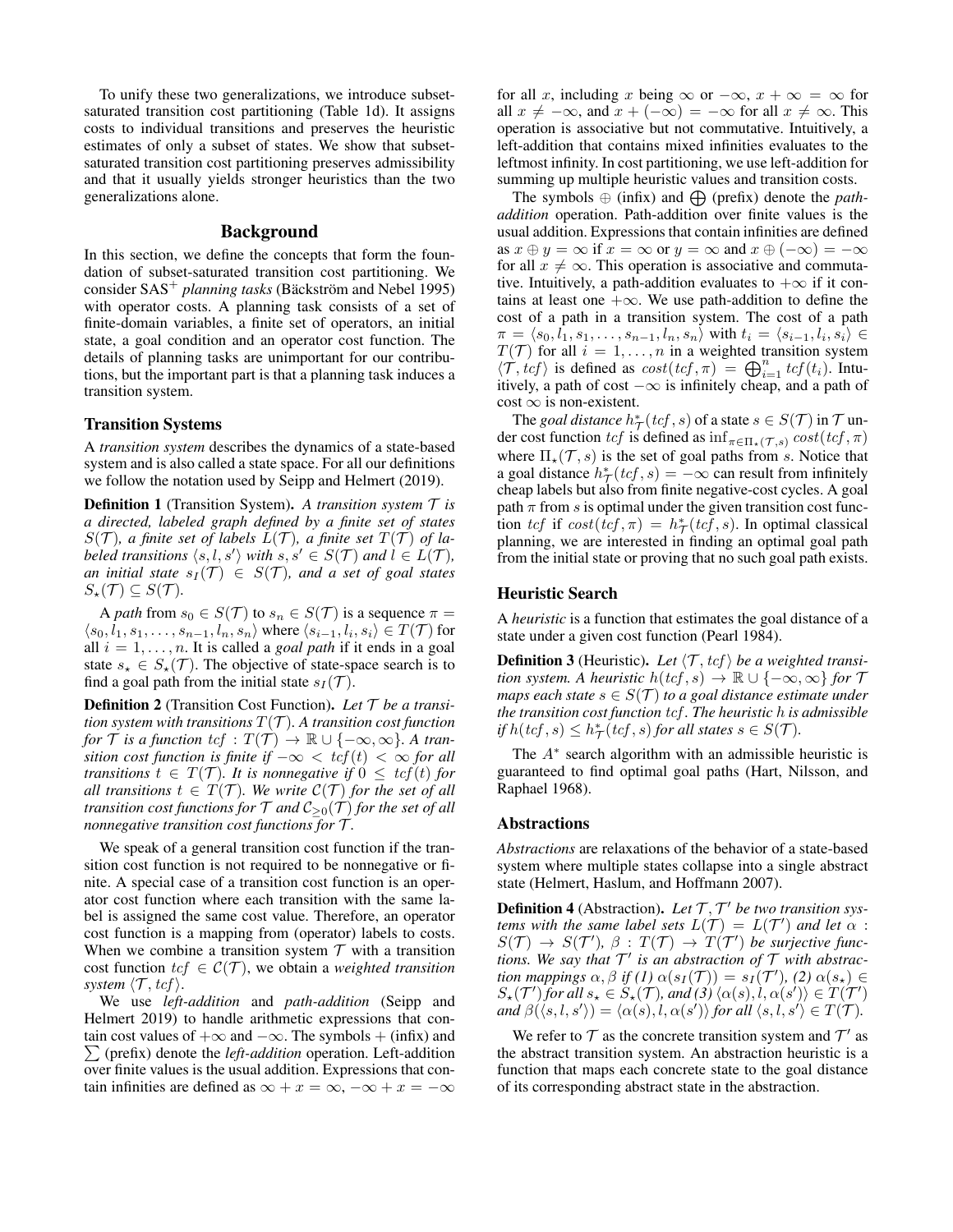**Definition 5** (Abstraction heuristic). Let  $\langle \mathcal{T}, tcf \rangle$  be a *weighted transition system and* T <sup>0</sup> *be an abstraction of* T *with abstraction mappings*  $\alpha$ ,  $\beta$ .

*The abstract transition cost function*  $\text{tcf}' \in \mathcal{C}(\mathcal{T}')$  *defines the cost of each abstract transition*  $t' \in T(T')$  *as:* 

$$
tcf'(t') = \min\{tcf(t) \mid t \in T(\mathcal{T}) \land \beta(t) = t'\}.
$$

*The abstraction heuristic of a concrete state*  $s \in S(\mathcal{T})$  *is the goal distance of the corresponding abstract state*  $\alpha(s)$  *in* the abstraction  $\mathcal{T}^{\prime}$  under the abstract transition cost func*tion tcf', i.e.,*  $h(tcf, s) = h^*_{\mathcal{T}'}(tcf', \alpha(s)).$ 

The representation size of an abstraction heuristic depends on the representation size of the abstraction mappings  $\alpha$ ,  $\beta$ . We consider Cartesian abstractions (Ball, Podelski, and Rajamani 2001) where the set of all concrete states that map to the same abstract state forms a Cartesian set. A Cartesian set of states has the form  $D_1 \times \ldots \times D_n$  where each  $D_i$  is a subset of the domain of the  $i$ -th variable of the planning task. Furthermore, the property of Cartesianness is closed under operations such as intersection and operator regression (Seipp and Helmert 2013). Operator regression allows deriving the abstraction mapping  $\beta$  from the factored representation of the operators of the planning task and the abstraction mapping  $\alpha$  (Keller et al. 2016).

Abstraction heuristics under general transition cost functions are admissible (Drexler, Seipp, and Speck 2021). Intuitively, this is the case because every goal path in the concrete transition system corresponds to a goal path in the abstract transition system and the minimization in the abstract transition cost function ensures that the abstraction heuristic does not overestimate any goal distance.

## Transition Cost Partitioning

A *transition cost partitioning* splits a given transition cost function into a sequence of transition cost functions such that the sum is bounded from above by the original transition cost function (Keller et al. 2016).<sup>1</sup>

Definition 6 (Transition Cost Partitioning). *A transition cost partitioning for a weighted transition system*  $\langle \mathcal{T}, tcf \rangle$  *is a* tuple  $\langle tcf_1, \ldots, tcf_n \rangle \in C(\mathcal{T})^n$  whose sum is bounded from *above by*  $\text{tcf. } i.e., \sum_{i=1}^{n_h} \text{tcf. } i(t) \leq \text{tcf(t) for all } t \in T(\mathcal{T})$ *.* 

The following proposition generalizes the results from previous work to general transition cost functions and shows that a transition cost partitioning induces an admissible heuristic (Katz and Domshlak 2008; Pommerening et al. 2015; Keller et al. 2016; Seipp, Keller, and Helmert 2020).

Proposition 1 (Admissibility; proof in Drexler, Seipp, and Speck 2021). Let  $\langle tcf_1, \ldots, tcf_n \rangle$  be a transition cost par*titioning for a weighted transition system*  $\langle T, tcf \rangle$  *and let*  $\langle h_1, \ldots, h_n \rangle$  *be admissible heuristics for*  $\mathcal{T}$ *. Then*  $h(s) :=$  $\sum_{i=1}^{n} h_i(t) f_i(s)$  *is an admissible heuristic. We say that h is a cost-partitioned heuristic.*

An optimal transition cost partitioning over a set of heuristics is a transition cost partitioning that provides the highest heuristic estimate for a given state. We can compute an optimal transition cost partitioning by compiling the input planning task into a task where each operator corresponds to a single transition of the input task, followed by computing the optimal operator cost partitioning (Katz and Domshlak 2008) for the compiled task. The result can be mapped to an optimal transition cost partitioning but the computation is not feasible in practice due to the exponential blowup in the compilation (Keller et al. 2016). Instead, we use a greedy method called saturated cost partitioning (Seipp, Keller, and Helmert 2020).

## Subset-Saturated Transition Cost Partitioning

Saturated cost partitioning (SCP) considers the heuristics in sequence. Beginning with the first heuristic in the sequence, the algorithm computes the minimum cost function under which the heuristic still yields the same estimates, i.e., the *saturated cost function*. Then it subtracts this cost function from the original cost function and uses the resulting costs, i.e., the *remaining cost function*, to treat subsequent heuristics in the same way. The set of computed saturated cost functions forms a cost partitioning.

In this section, we define subset-saturated transition cost partitioning where the saturated cost function is a transition cost function (Keller et al. 2016), and it suffices to preserve the heuristic estimates of a subset of states (Seipp and Helmert 2019). Before we formally define saturated transition cost functions, we introduce the notion of a dominating transition cost function. We say that a transition cost function  $tcf$  *dominates* a transition cost function  $tcf'$  defined on the same transition system  $\mathcal{T}$ , i.e.,  $\text{tcf} \leq \text{tcf}'$ , if  $tcf(t) \leq tcf'(t)$  for all transitions  $t \in T(\mathcal{T})$ . Furthermore, the transition cost function  $tcf$  is the unique minimum of a set of transition cost functions TCF iff tcf dominates each transition cost function  $tcf' \in TCF$ .

Definition 7 (Saturated Transition Cost Function). *Consider a weighted transition system*  $\langle T, \text{tcf} \rangle$ *, a set of states*  $S' \subseteq S(\mathcal{T})$  and a heuristic h for  $\mathcal{T}$ . A transition cost func- $\mathcal{L}$  *tion stcf*  $\in \mathcal{C}(\mathcal{T})$  *is saturated for S'*, *h and tcf if* 

- *1.* stcf  $\leq$  tcf and
- 2.  $h(\textit{stcf}, s) = h(\textit{tcf}, s)$  *for all states*  $s \in S'.$

Property 1 of a saturated transition cost function ensures that only a fraction of the remaining transition cost function tcf is used, while Property 2 ensures that the heuristic estimates of a subset of states  $S'$  are preserved in each SCP iteration. A saturated transition cost function always exists because tcf itself is a saturated transition cost function. We formalize the computation of a saturated transition cost function with a *transition saturator*. A transition saturator is a function that takes as an input a heuristic  $h$ , a subset of states  $S'$ , and a transition cost function  $tcf$  and outputs a saturated transition cost function for  $h, S'$ , and  $tcf$ .

Definition 8 (Transition Saturator). *Consider a transition system*  $\mathcal{T}$ *, a set of states*  $S' \subseteq S(\mathcal{T})$  *and a heuristic h for* T *. A transition saturator for* S <sup>0</sup> *and* h *is a partial function*

<sup>&</sup>lt;sup>1</sup>In contrast to Keller et al. (2016), we allow transition cost functions to map to  $-\infty$  and set  $tcf(t) = -\infty$  if we detect that transition  $t$  can never be part of a goal path.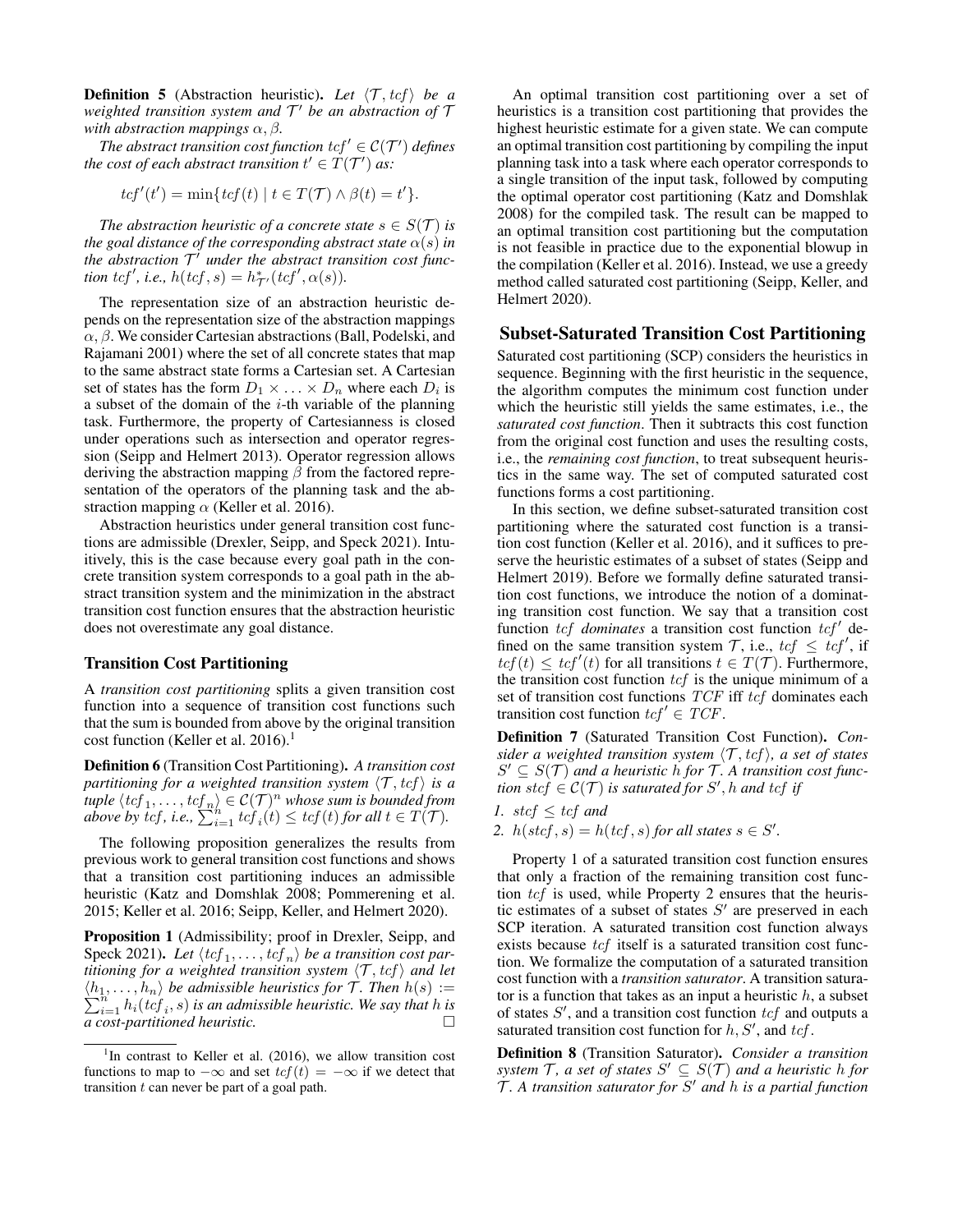saturate :  $C(\mathcal{T}) \rightarrow C(\mathcal{T})$  such that whenever saturate(tcf) is defined, it is a saturated transition cost function for S', h *and* tcf *.*

In contrast, an operator saturator is a transition saturator that only allows for operator cost functions in the input and output (Seipp and Helmert 2019). We parameterize saturated transition cost partitioning with transition saturators to allow saturation for a subset of states.

Definition 9 (Subset-Saturated Transition Cost Partitioning). *Consider a weighted transition system*  $\langle \mathcal{T}, tcf \rangle$ , *a set of states*  $S' \subseteq S(\mathcal{T})$ , a nonempty sequence of admissi*ble heuristics*  $\mathcal{H} = \langle h_1, \ldots, h_n \rangle$  *for*  $\mathcal{T}$  *and a sequence*  $Saturate = \langle saturate_1, \ldots, saturate_n \rangle$  *such that saturate<sub>i</sub>* is a transition saturator for  $S' \subseteq S(\mathcal{T})$  and  $h_i$  for all  $1 \leq i \leq n$ . The saturated transition cost partitioning  $\langle tcf_1, \ldots, tcf_n \rangle$  of the transition cost function  $tcf$  induced *by* Saturate *is defined as:*

$$
remain_0 = tcf
$$
  
\n
$$
tcf_i = saturate_i(remain_{i-1}) for all 1 \le i \le n
$$
  
\n
$$
remain_i = remain_{i-1} - tcf_i \qquad for all 1 \le i \le n.
$$

The subtraction in the definition of  $remain_i$  is defined in terms of left-addition, i.e.,  $a - b := a + (-b)$ . Using the same reasoning as Seipp and Helmert (2019) it is easy to see that saturated transition cost partitionings obtained with Definition 9 are indeed transition cost partitionings.

Subset-saturated transition cost partitioning has three major choice points that influence the accuracy of the costpartitioned heuristic. These are the set of heuristics, the order of the heuristics, and the transition saturators. In this work, we focus on the transition saturators.

Due to the greediness of the SCP algorithm, it is not guaranteed that we obtain a more accurate cost-partitioned heuristic if we use fewer costs in an SCP iteration to preserve the same heuristic estimates. This is also the reason why all four SCP variants from Table 1 are pairwise incomparable theoretically (Keller et al. 2016; Seipp and Helmert 2019). However, Seipp and Helmert (2019) showed that using costs more *economically* usually yields stronger heuristics.

In the following, we present three ways to obtain more economical transition saturators. First, we obtain a more economical transition saturator by preserving the heuristic estimates of a subset of states (Seipp and Helmert 2019). Consider a heuristic  $h$  for a weighted transition system  $\langle \mathcal{T}, \text{tcf} \rangle$ , and  $S'' \subseteq S' \subseteq S(\mathcal{T})$ . Definition 7 shows that every saturated transition cost function for  $h$ ,  $S'$  and  $tcf$  is also a saturated transition cost function for  $h$ ,  $S''$  and  $tcf$  because the latter has fewer constraints on the saturated transition cost function than the former.

Second, we obtain a more economical transition saturator by composition (Seipp and Helmert 2019). Consider two transition saturators  $saturate_1, saturate_2$  for a subset of states  $S' \subseteq S(\mathcal{T})$ . Then the composition  $saturated_12(tcf) := saturate_2(saturated_1(tcf))$  dominates saturate<sub>1</sub>(tcf) for all transition cost functions tcf  $\in \mathcal{C}(\mathcal{T})$ . The result holds because according to Definition 8, the output of a transition saturator always dominates its input.

Third, we obtain a more economical transition saturator by taking an existing operator saturator and allowing to use transition cost functions in the input and output. This can be more economical because transition cost functions are a generalization of operator cost functions.

In the following section, we define transition saturators that use these three observations.

### Transition Saturators

We introduce five transition saturators, four of which are generalizations of operator saturators (Seipp and Helmert 2019).

### Saturate for All States  $(all<sub>t</sub>)$

The transition saturator  $all<sub>t</sub>$  preserves the heuristic estimates of all states and is the one that was considered previously by Keller et al. (2016). It computes the unique minimum saturated transition cost function mstcf by setting the consistency constraint  $h(tcf, s) \leq mstcf(t) \oplus h(tcf, s')$  tight for all transitions  $t = \langle s, l, s' \rangle \in T(\mathcal{T})$  for a heuristic h of a weighted transition system  $\langle \mathcal{T}, tcf \rangle$ . This can be enforced by setting

$$
mstcf(t) = h(tcf, s) \ominus h(tcf, s').
$$

The operator  $\ominus$  behaves like regular subtraction in the finite case and handles infinities as  $x \ominus y = -\infty$  iff  $x = -\infty$ or  $y = \infty$  and  $x \ominus y = \infty$  iff  $x = \infty \neq y$  or  $x \neq -\infty = y$ . With the results by Seipp, Keller, and Helmert (2020) it follows immediately that *mstcf* is the unique minimum saturated transition cost function.

### Saturate for All States Faster (fast $_t$ )

The transition saturator  $fast<sub>t</sub>$  also preserves the heuristic estimates of all states. It is a novel transition saturator and tailored at improving the efficiency of computing all goal distances in an abstraction under a given transition cost function (Definition 5).

Consider an abstraction heuristic  $h$  for a weighted transition system  $\langle \mathcal{T}, tcf \rangle$  with underlying abstraction  $\mathcal{T}'$  of  $\mathcal{T}$ . A straightforward way to compute all goal distances in  $\mathcal{T}'$ is: (1) compute the abstract transition cost function  $tcf'$ , and (2) compute  $h^*_{\mathcal{T}'}(\text{tcf}', s)$  for all  $s \in S(\mathcal{T}')$  using a backwards exploration from the goal states with an algorithm that can handle general cost functions. Exploratory experiments showed that the minimization in step 1 (see Definition 5) is a performance bottleneck. Fortunately, we can speed up the computation by interleaving both steps.

This is possible since we only need to compute goal distances under nonnegative cost functions:  $remain_0$  is nonnegative since it is the cost function of the input planning task. Since Definition 7 ensures that only a fraction of *remain<sub>i</sub>* is allocated to each heuristic for  $1 \leq i \leq n$ , all subsequent  $remain_i$  are nonnegative as well.

With only nonnegative cost functions we can modify Dijkstra's algorithm (1959) slightly and perform both steps simultaneously. The modified algorithm works as follows: let  $t = \langle s, l, s' \rangle \in \mathcal{T}'$  be the abstract transition that Dijkstra's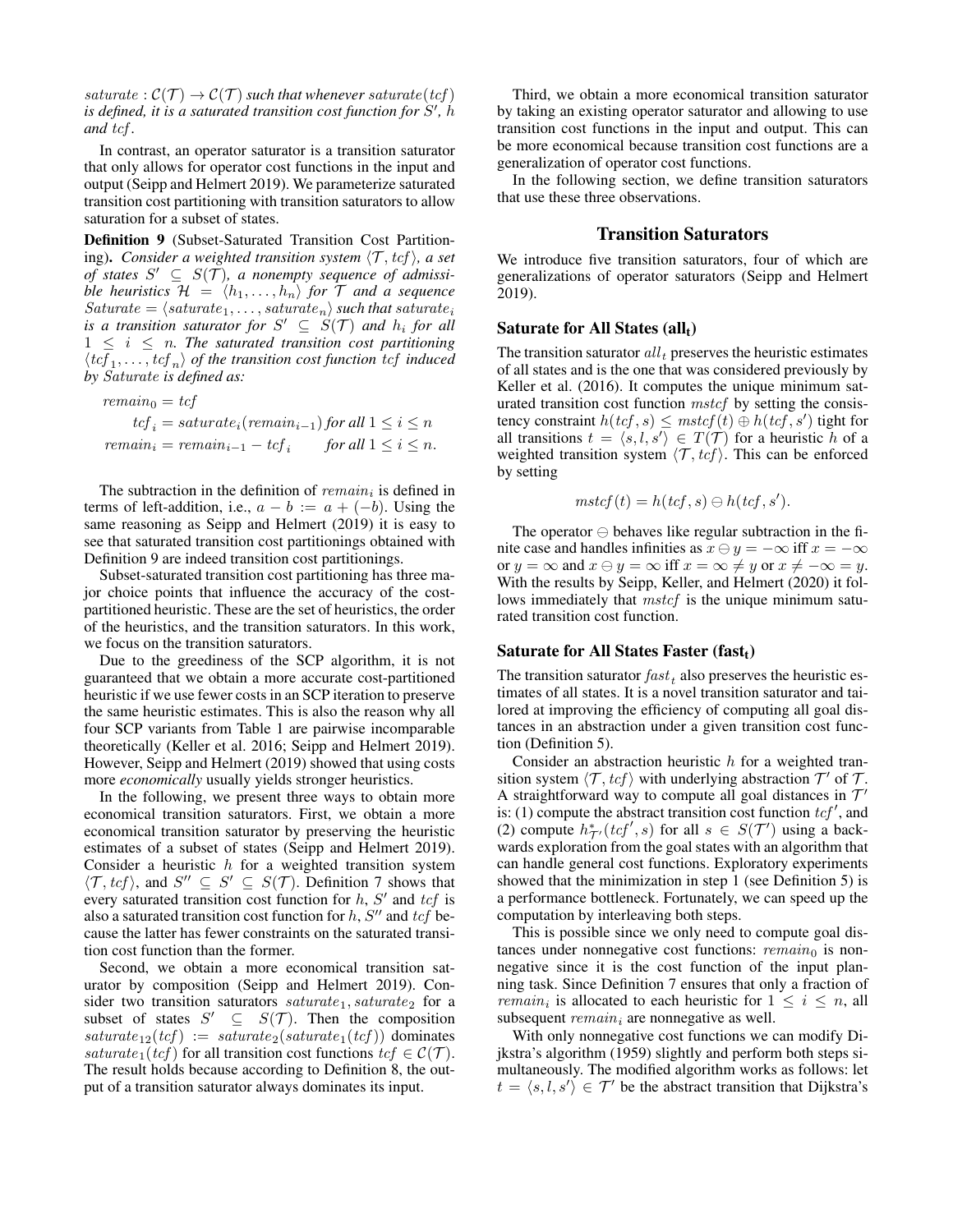algorithm expands next. Furthermore, let  $d(s)$  be the current cheapest cost of a path from  $s \in S(\mathcal{T}')$  to a goal. If  $d(s) \leq d(s')$  then we set  $tcf'(t) = 0$  because it is the cheapest goal path from s that uses t and does not make  $d(s)$  any cheaper, i.e., there exists a goal path from s that does not use t and is cheaper. Otherwise we compute  $tcf'(t)$  as shown in Definition 5 and update  $d(s)$  if the goal path that uses t makes  $d(s)$  cheaper. See Drexler, Seipp, and Speck (2021) for pseudo-code of the procedure.

The above algorithm is sound and complete for the problem of computing goal distances under the given remaining transition cost function (Drexler, Seipp, and Speck 2021). This is intuitively the case because each cost assignment is upper bounded by the remaining transition cost function and never introduces a shortcut. The above problem that we are solving is closely related to the shortest path discovery problem (Szepesvári 2004) with the additional assumptions that the transition weights are nonnegative and that we have multiple sources and multiple targets.

## Saturate for Reachable States (reach $_{t}$ )

The transition saturator  $reach_t$  is a generalization of the operator saturator  $reach<sub>o</sub>$  (Seipp and Helmert 2019). For a given heuristic h for a weighted transition system  $\langle \mathcal{T}, tcf \rangle$ , this saturator preserves the heuristic estimates of all states that are reachable from a given state (the initial state in our experiments). We set the heuristic estimate of all states  $s \in S(\mathcal{T})$  that are mapped to an unreachable abstract state under h to  $-\infty$  and apply all<sub>t</sub> on the modified heuristic estimates. Since  $reach_t$  uses  $all_t$ , the resulting cost function is the unique minimum saturated transition cost function for the set of concrete states mapped to reachable abstract states.

# Saturate for a Perimeter (perim $_{\rm t})$

The transition saturator  $\text{perim}_t$  is a generalization of the operator saturator  $\text{perim}_{o}$ . For a given heuristic h for a weighted transition system  $\langle \mathcal{T}, tcf \rangle$ , perim<sub>t</sub> preserves the heuristic estimates of all states that are within a perimeter of  $k$  to a goal state (Seipp and Helmert 2019). The idea is that it is more important to preserve heuristic estimates of states that are closer to a goal state (Holte et al. 2004; Torralba, Linares López, and Borrajo 2018). The set of states within perimeter  $k \geq 0$  is  $S_k = \{s \in S(\mathcal{T}) \mid h(tcf, s) \leq k\}.$ 

To efficiently compute a saturated transition cost function for  $S_k$  and a given heuristic h, we only allow for nonnegative transition cost functions in the input (Seipp and Helmert 2019). In our experiments, we set  $k = h(tcf, s)$ , where tcf is the cost function that is passed to perim<sub>t</sub> and  $s \in S(\mathcal{T})$ is a state for which we aim to optimize the resulting costpartitioned heuristic, e.g., the initial state.

# Saturate for a Single State (l $\mathbf{p}_\mathrm{t}$ )

The transition saturator  $lp_t$  is a generalization of the operator saturator  $lp_o$ . For a given heuristic h of a weighted transition system  $\langle \mathcal{T}, tcf \rangle$  with underlying abstraction  $\mathcal{T}'$  and abstract transition cost function  $tcf'$ ,  $lp_t$  preserves the heuristic estimate of a single state  $s \in S(\mathcal{T})$  while being as economical as possible (Seipp and Helmert 2019).

The set of possible saturated transition cost functions to pick from does not have a unique minimum. We use an adapted version of the linear programming formulation of the operator saturator  $lp<sub>o</sub>$  to choose from the set of possible saturated transition cost functions.

$$
\min \sum_{l \in L(\mathcal{T})} C_l \cdot 1\!\!1_{\{-\infty < C_l < \infty\}}
$$
\n
$$
H_{s_\star} \le 0 \qquad \text{for all } s_\star \in S_\star(\mathcal{T}')
$$
\n
$$
H_a \le C_t + H_b \qquad \text{for all } \langle a, l, b \rangle = t \in T(\mathcal{T}')
$$
\n
$$
C_t \le \text{tcf}'(t) \qquad \text{for all } t \in T(\mathcal{T}')
$$
\n
$$
H_{\alpha(s)} = h_{\mathcal{T}'}^*(\text{tcf}', \alpha(s))
$$
\n
$$
C_t \le C_l \qquad \text{for all } \langle a, l, b \rangle = t \in T(\mathcal{T}')
$$

The variables  $C_t$  encode the abstract transition weights of the saturated transition cost function, the variables  $C_l$  encode the saturated operator cost function, and the variables  $H_a$  encode the abstract goal distance of  $a \in S(\mathcal{T}')$ . Note that minimizing the sum of finite saturated transition costs in the objective function is infeasible in practice because there may be exponentially many transitions in the concrete transition system. Instead, we minimize the sum of finite saturated *operator* costs. In our experiments, we preserve the heuristic estimate of the initial state  $s_I(\mathcal{T})$ .

In the remainder of this section, we discuss implementation details for the transition saturators. First, we discuss the concern of saturating for unsolvable or unreachable states. Second, we discuss the issue of heuristic reevaluation under general transition cost functions.

### Negative Infinity in Saturator Outputs

The runtime of the subtraction of the saturated transition cost function in Definition 9 depends on the number of abstract transitions for which the saturated cost is unequal to 0. More precisely, the subtraction of the saturated costs of all (exponentially many) concrete transitions that induce the same abstract transition requires a sequence of operations in the data structure based on binary decision diagrams (Bryant 1985) that depend on the size of the data structure itself. For abstraction heuristics with significantly more unsolvable states and unreachable states this can become prohibitively expensive because each transition that ends in an unsolvable state or starts in an unreachable state has a saturated cost of  $-\infty$ . The benefit of saturating with  $-\infty$  is to detect additional abstract paths that are not goal paths. We observed that the benefit is relatively small compared to runtime cost. Thus, we also use modified versions of the transition saturators above for the case of a nonnegative input cost functions that substitute each saturated cost of  $-\infty$  by 0, making the subtraction from the remaining transition cost function trivial.

### Negative Costs in Saturator Inputs

Transition saturators require the ability to reevaluate the heuristic under the given input transition cost function. The first reevaluation under  $remain_i$  is generally not too costly because  $remain_i$  is always nonnegative if the cost function of the planning task is nonnegative. However, if a transition saturator saturates for a subset of states  $S'$  and we later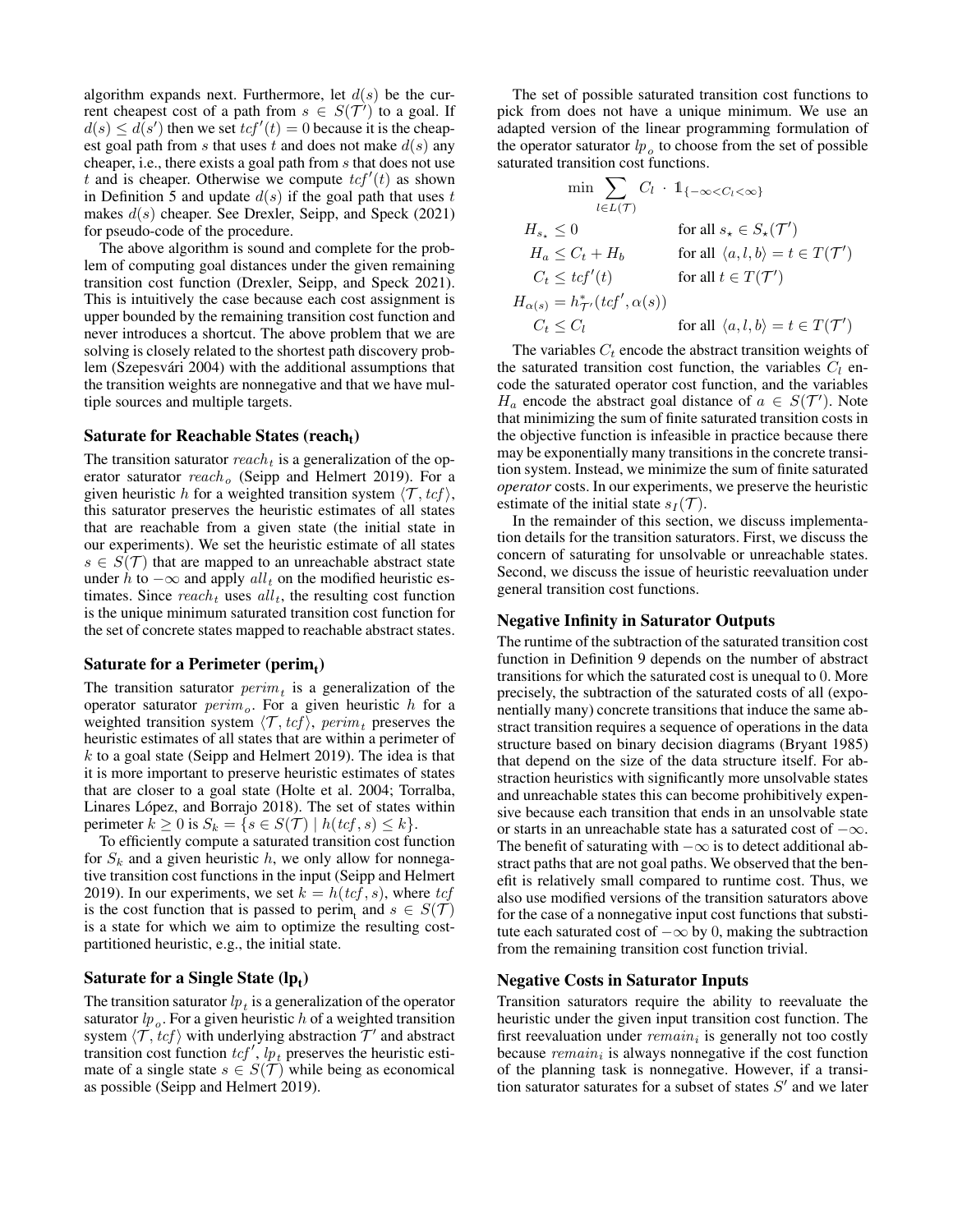reevaluate the heuristic for states  $s \notin S'$ , then this requires algorithms like Bellman-Ford (Ford 1956; Bellman 1958) if the saturated transition cost function contains negative costs. Seipp and Helmert (2019) report that a heuristic reevaluation with Bellman-Ford algorithm was prohibitively expensive in the case of operator saturators. Therefore, they propose to directly extract a lower bound on the heuristic estimates from the output of the saturators, sacrificing heuristic accuracy.

In contrast, the transition saturator of a corresponding operator saturator has the ability to tighten the consistency constraint set on each transition. In this case, a heuristic does not change its estimates after reevaluation under the saturated transition cost function and we can directly extract the heuristic from the output of the saturator without sacrificing heuristic accuracy.

## Experiments

We implemented all transition saturators in the Fast Downward planning system (Helmert 2006). Similar to modern symbolic search planners, we use decision diagrams for the compact representation and computation of sets of states (Kissmann, Edelkamp, and Hoffmann 2014; Torralba et al. 2014; Speck, Geißer, and Mattmüller 2018). More specifically, we use the CUDD library (Somenzi 2015) for binary decision diagrams with the default Fast Downward variable order to represent and manipulate transition cost functions. We conduct experiments with the Downward Lab toolkit (Seipp et al. 2017) on a compute cluster with nodes equipped with two Intel Xeon Gold 6242 32-core CPUs, 20 MB cache, and 188 GB shared RAM running Ubuntu 20.04 LTS 64-bit. The benchmark set consists of all 1827 instances from the optimization track of the 1998–2018 International Planning Competitions that do not have conditional effects. Each task is limited to a single core with 6 GB of memory and a time limit of 30 minutes. We consider the same set of abstractions as in the work on operator saturators by Seipp and Helmert (2019) that consists of Cartesian abstractions of the goal and landmark decomposition methods (Seipp and Helmert 2014), systematic pattern databases of sizes 1 and 2 (Pommerening, Röger, and Helmert 2013), and the pattern databases found by hill climbing (Haslum et al. 2007). We order the heuristics greedily with the scoring function  $\frac{h}{sto}$ , that measures how well a heuristic balances the two objectives of having a high heuristic estimate and stealing low costs from other heuristics (Seipp, Keller, and Helmert 2020). We always use the operator saturator  $all<sub>o</sub>$ during the optimization of the order for a fair comparison. All benchmarks, code, and experimental data are available online (Drexler, Seipp, and Speck 2021).

Regarding saturator composition, we always use  $fast_t$ first in each transition saturator composition and omit writing  $fast_t$  for improved readability. For example, instead of  $fast_t, perim_t$ , we write  $perim_t$ . We declare exceptions to this rules with superscript ∗. For example, when using  $\text{perim}_t$  without first applying  $\text{fast}_t$ , we write  $\text{perim}_t^*$ . Furthermore, we add the superscript  $-\infty$  to transition saturators for which we allow saturated costs of negative infinity. If we replace them by 0, we omit the superscript.

Saturators such as  $\text{perim}_t$  or  $\ln t$  often leave costs unused after the first run of subset-saturated transition cost partitioning. In this case, an additional run with  $all_t$  or  $reach_t$  on the remaining costs of the first run often improves the heuristic estimates of states that the former saturators did not optimize for. The sum of both cost-partitioned heuristics is admissible because the second run uses the remaining costs after the first run. We write  $saturated_1+saturate_2$  to denote that  $saturated$  is an additional run on the remaining costs after the first run with  $saturate_1$ .

### Single Order of the Heuristics

In this section, we evaluate cost-partitioned heuristics for a single order of the heuristics optimized for the initial state.

Comparison of Transition Saturators Table 2a shows the pairwise comparison of a set of transition saturators. Saturated transition cost partitioning with the transition saturator  $all_t^{*,\infty}$  as in the work by Keller et al. (2016) leads to solving 1024 tasks. Additional composition with  $\textit{fast}_t$  in the transition saturator all<sup>-∞</sup> clearly pays off because the coverage increases to 1042 tasks even though the same heuristic is computed. Replacing saturated transition costs of  $-\infty$  by 0 in the transition saturator  $all_t$  further increases coverage to 1066 tasks while computing worse heuristics for the initial state in only 8 tasks.

Preserving the heuristic estimates of only reachable states with  $reach_t$  decreases the coverage but increases the accuracy compared to  $all_t$ . In general, preserving the heuristic estimates of only reachable states is preferable, but if an abstraction contains many abstract states and transitions, as in our case with up to  $10^9$  states, then even a simple run of Dijkstra's algorithm is expensive. The coverage decreases because computing the set of reachable abstract states outweighs the additional accuracy. Preserving the heuristic estimates of only the initial state,  $lp_t+reach_t$ computes stronger heuristics than the previous saturators but solves only 637 tasks.

Compositions with the transition saturator  $\text{perim}_t$  yield the best results. The additive composition  $\text{perim}_t+\text{all}_t$  has the highest coverage of 1083 tasks and wins all pairwise comparisons for the heuristic estimate of the initial state. The objective of  $\text{perm}_t$  and  $\text{lp}_t$  are closely related: both preserve the heuristic estimate of the initial state but not the heuristic estimate of states that are further away from the goal. The difference in accuracy results from  $lp<sub>t</sub>$  being too optimistic: while saturating for a heuristic  $h$ ,  $lp<sub>t</sub>$  often saves costs for subsequent heuristics, even though  $h$  would benefit from the costs and subsequent heuristics cannot use the saved costs. Overall however, the results in Table 2a show that being economical and preserving the heuristic estimates of relevant states only leads to more accurate costpartitioned heuristics.

Comparison to Operator Saturators Table 2b shows the pairwise comparison of four operator and transition saturators. For each of the four saturated cost partitioning variants from Table 1, we choose one representative saturator:  $all<sub>o</sub>$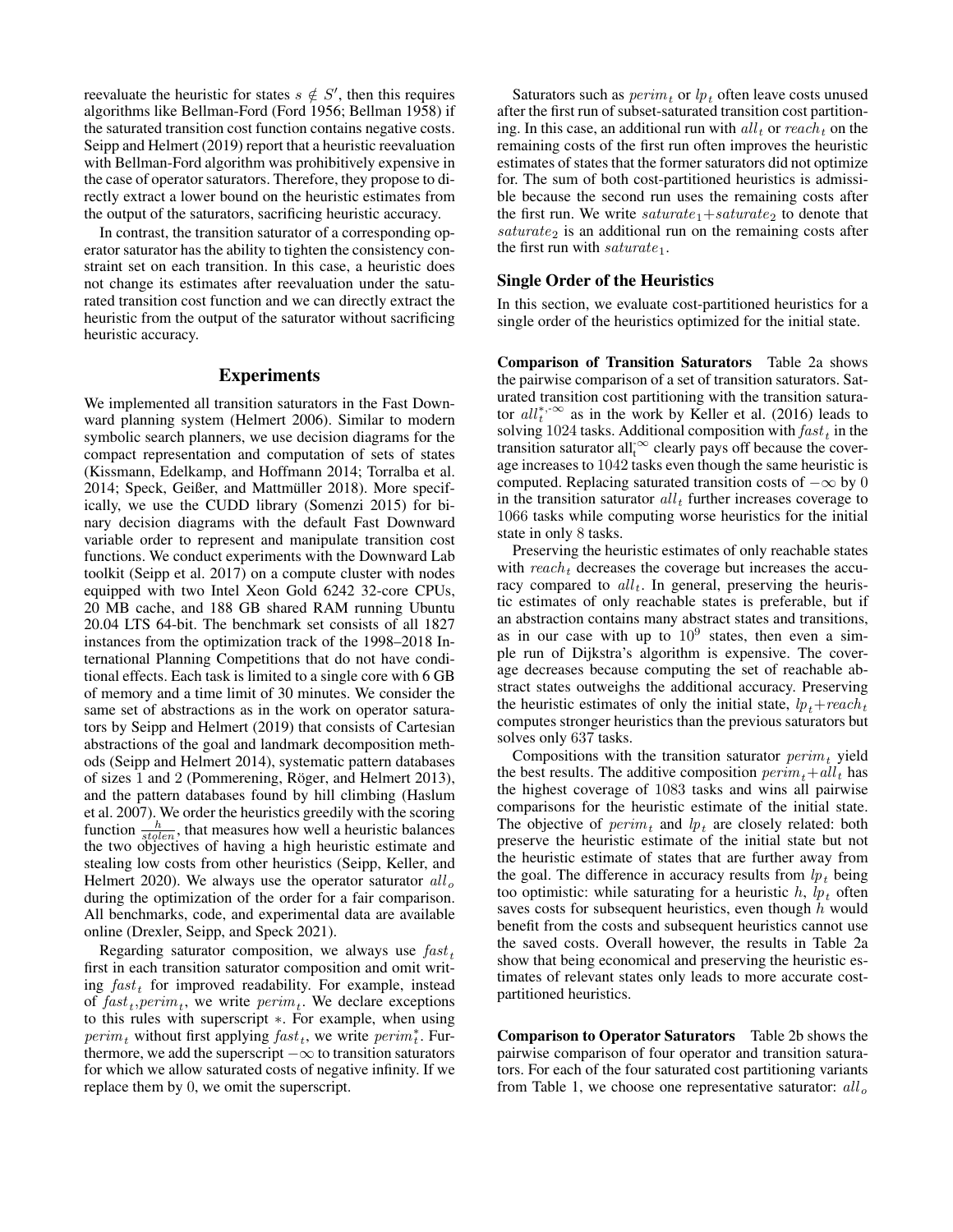|                                      | all*' $\sim$                             | $\mathop{\rm all}\nolimits_{\mathbf{f}}^\infty$ | ਜ਼ੁੱ                    | $reach_t$ | $\mathbf{lp}_{t}^{*}$ +reach, | $perim_t + all_t$ |
|--------------------------------------|------------------------------------------|-------------------------------------------------|-------------------------|-----------|-------------------------------|-------------------|
| $all_t^{*,-\infty}$                  |                                          | $\bf{0}$                                        | 7                       | 18        | 4                             | 34                |
| $all_t^{\infty}$                     | 0                                        |                                                 | 8                       | 19        | 4                             | 35                |
| $all_t$                              | 0                                        | 0                                               |                         | 14        | 0                             | 36                |
| reach <sub>t</sub>                   | 49                                       | 49                                              | 69                      |           | 39                            | 45                |
| $lp_t^* + reach_t$                   | 115                                      | 115                                             | 123                     | 123       |                               | 68                |
| $\text{perim}_{t}$ +all <sub>t</sub> | 482                                      | 487                                             | 517                     | 511       | 317                           |                   |
| Coverage                             | 1024                                     | 1042                                            | 1066                    | 1060      | 637                           | 1083              |
|                                      | (a) Comparison of transition saturators. |                                                 |                         |           |                               |                   |
|                                      |                                          |                                                 | $\rm perim_{a}+all_{o}$ |           | perim <sub>t</sub> +all       |                   |
| all <sub>o</sub>                     |                                          |                                                 | 47                      | 164       | 59                            |                   |
|                                      | perim <sub>o</sub> +all <sub>o</sub>     | 488                                             |                         | 390       | 55                            |                   |
| $all_t^{*,-\infty}$                  |                                          | 345                                             | 236                     |           | 34                            |                   |
| $\text{perim}_{t}$ +all $_{t}$       |                                          | 683                                             | 400                     | 482       |                               |                   |
| Coverage                             |                                          | 1056                                            | 1061                    |           | 1083                          |                   |
|                                      |                                          |                                                 |                         | 1024      |                               |                   |

(b) Comparison of operator and transition saturators.

Table 2: Per-task comparison of the initial  $h$ -value for a selection of transition saturator compositions. In each pairwise comparison, we consider the tasks for which both saturators computed the initial heuristic estimate. The entry in row r and column  $c$  indicates the number of tasks where  $r$  returns a transition cost partitioning with a higher initial heuristic value than c. We use boldface to indicate the winner in the pairwise comparison  $(r, c)$  and  $(c, r)$ . The bottom row holds the number of solved tasks. Saturators with \* do not use  $fast<sub>t</sub>$  in the composition.

for saturated operator cost partitioning, the strongest operator saturator  $\text{perim}_{o} + \text{all}_{o}$  from Seipp and Helmert (2019) for subset-saturated operator cost partitioning,  $all_t^{*,\infty}$  for saturated transition cost partitioning (Keller et al. 2016), and the strongest transition saturator  $\text{perim}_t + \text{all}_t$  from Table 2a for subset-saturated transition cost partitioning.

Confirming earlier results, using subset-saturation and allowing general transition cost functions usually leads to more accurate heuristics compared to the plain  $all<sub>o</sub>$  operator saturator. We now see that the combination of both generalizations increases the accuracy of the resulting heuristics even further. While the subset-saturation generalization only leads to a small increase in overall coverage and the transition generalization even reduces overall coverage compared to  $all<sub>o</sub>$ , subset-saturated transition cost partitioning solves more tasks in total than all other variants. This shows that indeed allowing for more economical transition cost functions leads to computing stronger cost-partitioned heuristics.

| Coverage                | $\rm{dl_o}$ | all*' $\sim$ | $perm_{0}$ +all $_{0}$ | perim <sub>1</sub> +al |
|-------------------------|-------------|--------------|------------------------|------------------------|
| airport (50)            | 26          | 15           | 35                     | 35                     |
| elevators (50)          | 39          | 42           | 39                     | 42                     |
| floortile $(40)$        | 6           | 6            | 3                      | 4                      |
| freecell (80)           | 66          | 57           | 66                     | 65                     |
| ged(20)                 | 15          | 19           | 15                     | 19                     |
| hiking $(20)$           | 13          | 15           | 13                     | 15                     |
| logistics98 (35)        | 8           | 7            | 8                      | 8                      |
| miconic (150)           | 112         | 114          | 112                    | 114                    |
| mprime (35)             | 29          | 29           | 28                     | 29                     |
| nomystery (20)          | 20          | 19           | 20                     | 19                     |
| parcprinter (50)        | 30          | 30           | 32                     | 34                     |
| parking (40)            | 16          | 14           | 16                     | 15                     |
| pipesworld-tankage (50) | 16          | 16           | 17                     | 17                     |
| scanalyzer (50)         | 23          | 17           | 23                     | 23                     |
| snake (20)              | 14          | 14           | 13                     | 13                     |
| spider (20)             | 16          | 6            | 16                     | 16                     |
| termes $(20)$           | 12          | 13           | 12                     | 13                     |
| tetris $(17)$           | 11          | 11           | 10                     | 11                     |
| transport (70)          | 32          | 31           | 32                     | 31                     |
| woodworking (50)        | 36          | 36           | 36                     | 44                     |
| zenotravel (20)         | 13          | 10           | 12                     | 13                     |
| others $(920)$          | 503         | 503          | 503                    | 503                    |
| Sum (1827)              | 1056        | 1024         | 1061                   | 1083                   |

Table 3: Number of solved tasks for a selection of saturators. The  $all_t^{*,\infty}$  saturator does not use  $fast_t$  in the composition and allows costs of  $-\infty$ .

Per-Domain Coverage Table 3 shows the coverage per domain for the set of saturators of the previous section. For example, the transition saturator  $\text{perim}_t+\text{all}_t$  solves more tasks than its operator saturator counterpart  $\text{perm}_{\rho}+\text{all}_{\rho}$ in 11 domains, while the opposite holds only in 4 domains. There is a tendency that transition saturators perform better in domains where optimal plans contain the same operator multiple times. This is intuitively the case because an optimal plan that contains an operator  $o$  multiple times applies o in different states, and transition saturators can assign different costs to these operator applications.

### Size Limits for Transition Saturators

The representation size of the remaining transition cost function ( $remain_i$  in Definition 9) grows worst-case exponential in the number of heuristics for which we apply a transition saturator. Additionally, the time needed to apply a transition saturator to an abstraction heuristic typically increases with an increasing number of abstract transitions. To control worst-case performance, we define a classifier  $\mathcal{G}_k$  with parameter  $k \in \mathbb{N}$ . For a given abstraction heuristic h, the classifier  $\mathcal{G}_k$  decides which saturator is applied to h. The classifier  $\mathcal{G}_k$  maps h to the transition saturator  $\text{perim}_t+\text{all}_t$ if the number of abstract transitions in  $h$  is smaller than  $k$ .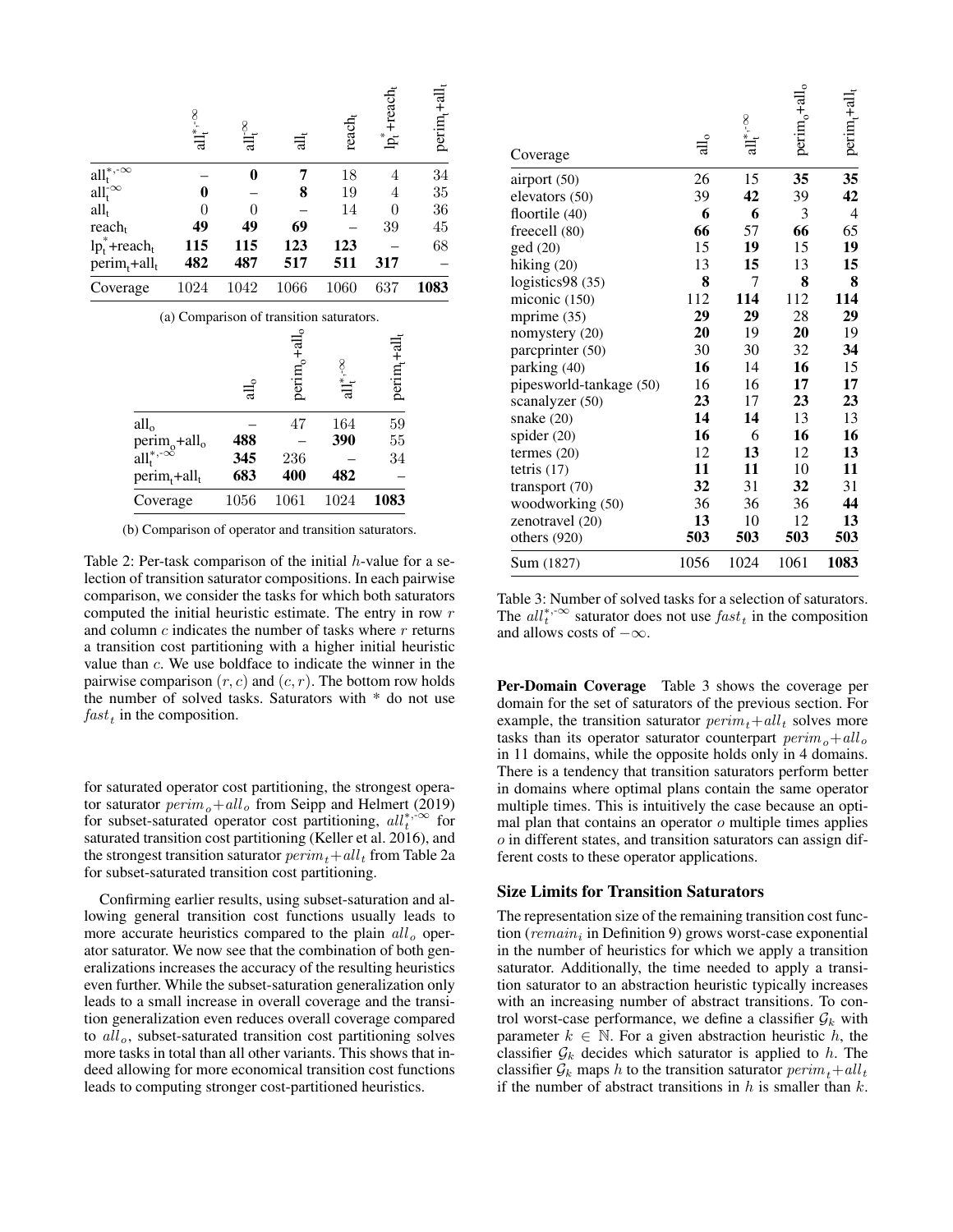| $\boldsymbol{k}$ | 0    | $10^{3}$ | 10 <sup>5</sup> | $10^{7}$ | 10 <sup>9</sup> | $\infty$ |
|------------------|------|----------|-----------------|----------|-----------------|----------|
| $\overline{0}$   |      | 9        | 51              | 60       | 55              | 55       |
| $10^{3}$         | 112  |          | 50              | 61       | 59              | 59       |
| 10 <sup>5</sup>  | 285  | 197      |                 | 20       | 20              | 20       |
| $10^{7}$         | 375  | 290      | 122             |          | 6               | 6        |
| $10^{9}$         | 399  | 316      | 150             | 46       |                 | 0        |
| $\infty$         | 400  | 317      | 151             | 47       |                 |          |
| Coverage         | 1061 | 1071     | 1078            | 1085     | 1085            | 1083     |

Table 4: Per-task comparison of the initial h-value for a single order and classifier  $\mathcal{G}_k$  for transition saturator  $\text{perim}_t+\text{all}_t$  and operator saturator  $\text{perim}_o+\text{all}_o$ . The parameter k of  $\mathcal{G}_k$  runs on the horizontal and vertical axis. In each pairwise comparison, we consider the tasks solved by both saturators. Boldface is used to indicate the winner in the pairwise comparison  $(r, c)$  and  $(c, r)$ .

Otherwise, the classifier  $\mathcal{G}_k$  maps h to the operator saturator  $perim_{\alpha}+all_{\alpha}$ .

Table 4 shows that the algorithm yields increasingly more informed heuristics with increasing parameter  $k$  because the number of heuristics on which the transition saturator is applied typically increases with  $k$ . In other words, the algorithm yields more informed heuristics with increasing parameter k because the number of heuristics for which the algorithm uses more economical saturated transition cost functions increases with  $k$ . In contrast, the number of solved tasks peaks at 1085 for  $k = 10^7$  and  $k = 10^9$  abstract transitions. It is interesting to see that already such a simple classifier allows us to balance heuristic accuracy and computational effort. Since the design space for such classifiers is huge, we leave it to future work to investigate this space more thoroughly.

### Multiple Orders of the Heuristics

Seipp, Keller, and Helmert (2017) showed that we solve many more tasks if we compute multiple saturated cost partitioning heuristics that consider the heuristics in different orders and maximize over them during the search. We use their *diversification* algorithm to obtain a complementary set of subset-saturated transition cost partitioning heuristics.

The algorithm starts with an empty family  $F$  of costpartitioned heuristics and a set  $\ddot{S}$  of 1000 sample states obtained with random walks (Haslum et al. 2007). Then, until we reach a diversification time limit of  $T$  seconds, we iteratively sample a new state  $s$  with a random walk and compute the cost-partitioned heuristic  $h$  for  $s$ . If  $h$  has a strictly larger heuristic estimate than any other heuristic in  $\mathcal F$  for any state  $\hat{s} \in \hat{S}$  we add h to F. We always include the cost-partitioned heuristic tailored to the initial state and use the same classifier  $\mathcal{G}_k$  from the previous experiment with the same pair of saturators to choose from.

Table 5 shows that after one second of diversification, the operator cost partitioning method  $\text{perim}_{o} + \text{all}_{o}$  ( $k = 0$ ) solves nearly as many tasks as the best single-order transition cost partitioning (1082 tasks). When we diversify transi-

|              | $T=1s$ | $T=10s$ | $T=100s$ | $T = 1000s$ |
|--------------|--------|---------|----------|-------------|
| $k=0$        | 1082   | 1153    | 1169     | 1160        |
| $k = 10^3$   | 1085   | 1152    | 1170     | 1161        |
| $k = 10^5$   | 1088   | 1152    | 1167     | 1156        |
| $k = 10^{7}$ | 1091   | 1156    | 1166     | 1157        |
| $k = 10^9$   | 1069   | 1132    | 1138     | 1127        |
| $k=\infty$   | 1069   | 1131    | 1138     | 1127        |
|              |        |         |          |             |

Table 5: Number of solved tasks using multiple orders with diversification for T seconds and classifier  $\mathcal{G}_k$  that chooses between transition saturator  $\text{perim}_t + all_t$  and operator saturator  $\text{perim}_{\rho}$  + all  $_{o}$ . The parameter k of  $\mathcal{G}_k$  runs on the vertical axis and the diversification time limit  $T$  runs on the horizontal axis. We highlight the best configuration for a fixed value of T.

tion cost partitionings for one second, we solve slightly more tasks (1088–1091) for  $10^5 \le k \le 10^7$ . The highest coverage of 1170 tasks is achieved with  $k = 10^3$  and 100 seconds of diversification. Coverage decreases again for large  $k$  because the algorithm either fails to compute cost-partitioned heuristics for sufficiently many orders or runs out of time for the single order. We conclude that applying transition saturators for heuristics with few abstract transitions can be beneficial also when computing multiple cost-partitioned heuristics.

## Future Work

Our empirical evaluation shows that allowing the algorithm to apply either a transition saturator or its corresponding operator saturator on a heuristic in the sequence improves the tradeoff between accuracy and runtime. Hence, improving the reasoning technique that decides whether to apply the transition saturator or its corresponding operator saturator could improve cost-partitioned heuristics. Revisiting the representation of the remaining transition cost function is another promising direction. This can be done either through exact techniques such as variable reordering on the decision diagrams or through approximate techniques such as limiting the number of available buckets where each bucket represents a set of states that are mapped to the same cost value.

#### Conclusions

We introduced subset-saturated transition cost partitioning that unifies two generalizations of saturated operator cost partitioning: allowing to assign different costs to transitions induced by the same operator and preserving the heuristic estimates of only a subset of states in each saturated cost partitioning iteration. Our empirical evaluation shows that subset-saturated transition cost partitioning usually computes stronger cost-partitioned heuristics for a single order of the heuristics than the two previous generalizations by themselves. The increased heuristic accuracy directly translates to solving more tasks than the earlier generalizations for single saturated cost partitioning orders. When using multiple orders, already a very simple classifier for deciding between transition and operator cost partitioning suffices to obtain a strong planner.